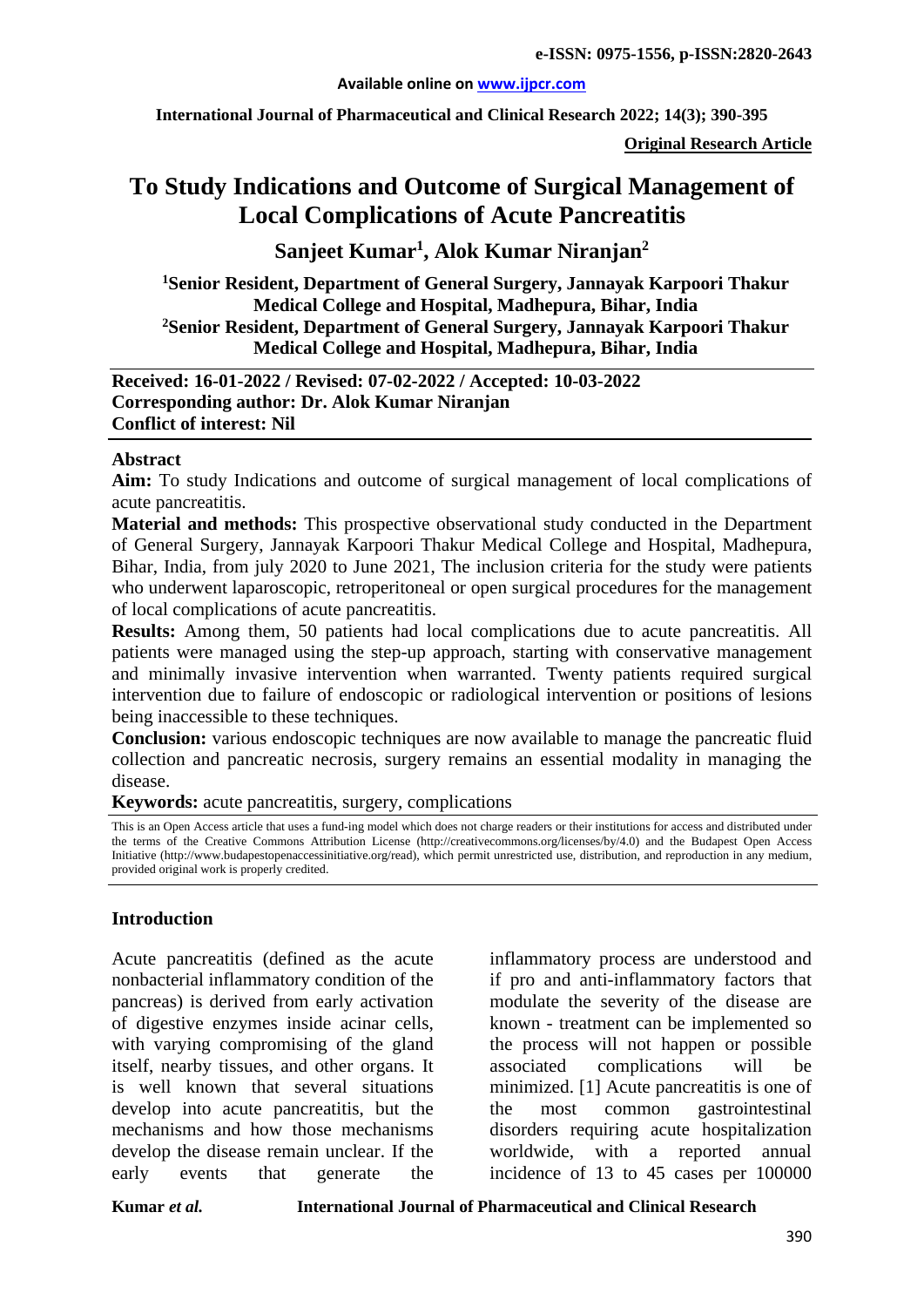persons. [2] In the United States, it is the third most common gastrointestinal disorder requiring acute hospitalization. [3] In the United States alone, acute pancreatitis leads to 270000 hospital admissions annually and in-patient costs exceeding 2.5 billion dollars. [4] It is rare in childhood but may occur at any age (according to recent publications [5,6] median age, 55-58 yr). Acute biliary pancreatitis is more common in women, and alcoholic pancreatitis is more common in middle aged men. [6] Although most patients with acute pancreatitis recover without sequelae, between 10% to 20% will have a more complicated clinical course with higher risks of morbidity and mortality. [7] Severe acute pancreatitis (SAP) requires prolonged hospitalization, frequently including a stay in the intensive care unit (ICU) because of organ dysfunction. [8] Severe pancreatitis is associated with a mortality of 15% to 30%, whereas mortality from mild pancreatitis is only 0% to 1%, and organ failure is the most important determinant of mortality in acute pancreatitis. However, in approximately 30% of patients with necrotizing pancreatitis, a secondary necrotic infection occurs, mostly 3 to 4 wk after the onset of necrotizing pancreatitis.9 If left untreated, mortality of infected necrosis approaches 100%. [3, 10] Initial treatment of SAP is primarily medical, and these patients require intensive organ support. [11, 12] Surgery for SAP is a morbid procedure associated with complications in 34% to 95% of patients, and mortality in 11% to 39%. [13, 14] Surgery may lead to long-term pancreatic insufficiency. [14, 15] The high mortality rate encountered with surgery reflects the hazards of operating on critically ill septic patients, often with multiorgan failure. [16]

# **Material and methods**

This prospective observational study conducted in the Department of General Surgery,

Jannayak Karpoori Thakur Medical College and Hospital, Madhepura, Bihar, India, India from july 2020 to June 2021

# **Inclusion criteria**

Patients who underwent laparoscopic, retroperitoneal or open surgical procedures for the management of local complications of acute pancreatitis

# **Exclusion criteria**

Patients who had associated vascular and bowel-related complications

# **Methodology**

Clinical, laboratory and imaging findings including, contrast-enhanced CT scan findings of all the cases, were recorded as per the proforma. In addition, the indication of each procedure, perioperative outcome and associated complications were evaluated in all the studied cases. All minimally invasive procedures were performed under general anesthesia using Karl Storz© laparoscopic set by the surgical team experienced in pancreatic surgery. The local complications of acute pancreatitis were based on the revised Atlanta classification 2012. [17] All complications were graded according to the Clavien- Dindo classification. [18]

Data were analyzed using the statistical package for the social sciences (SPSS) version

25.0.

# **Results**

432 patients were admitted to the surgery department with the diagnosis of acute pancreatitis or with complications of acute pancreatitis. Among them, 50 patients had local complications due to acute pancreatitis. All patients were managed using the stepup approach, starting with conservative management and minimally invasive intervention when warranted. Twenty patients required surgical intervention due to failure of endoscopic or radiological intervention or positions of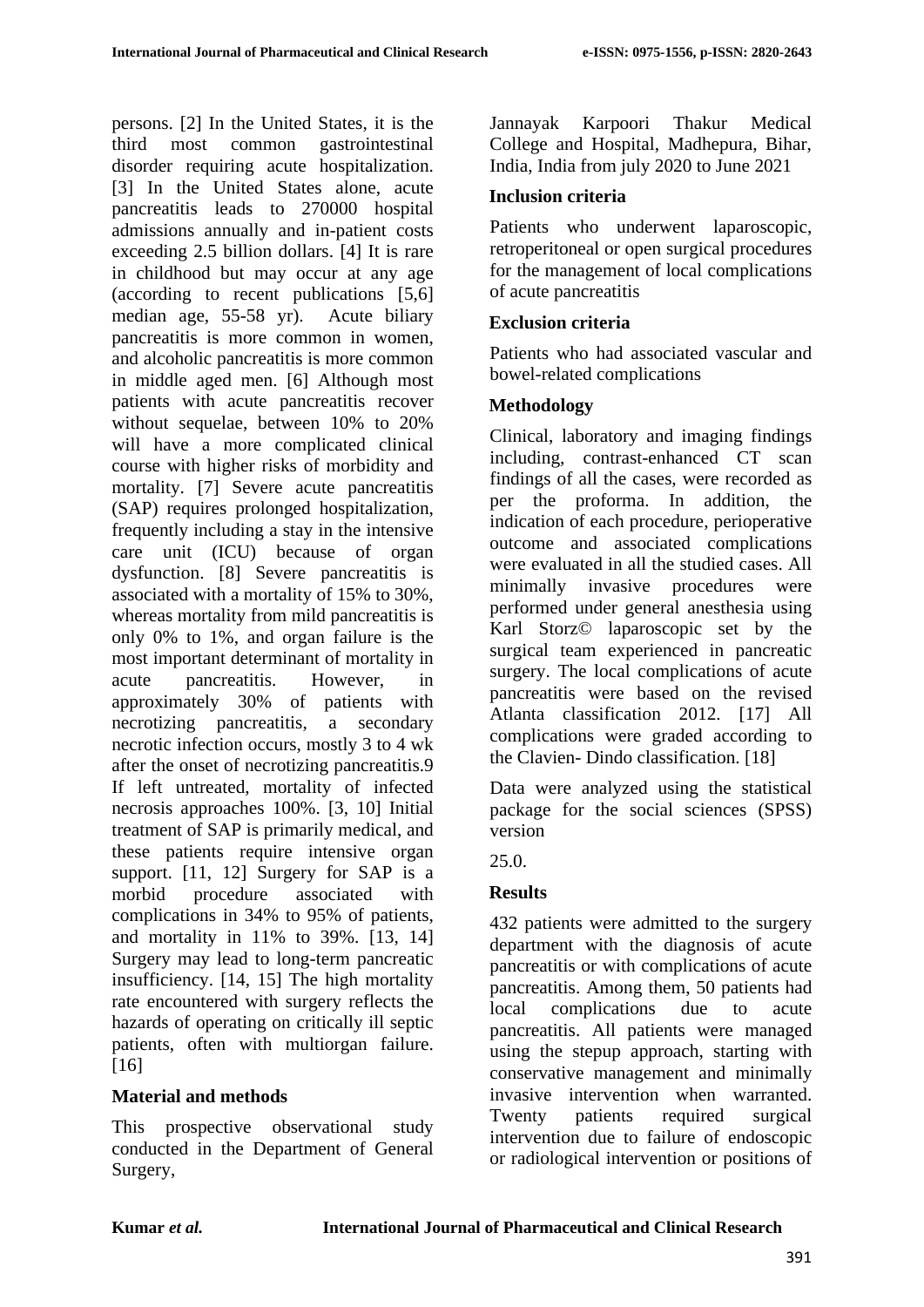lesions being inaccessible to these techniques. The demographic and clinical characteristics of the patients are listed in (Table 1). Among the 20 patients in the study, three patients had PPC, all of whom were managed with external drainage due to persistent symptoms. Seven patients who had ANC were initially subjected to conservative management. However, due

to persistent fever and clinical deterioration, contrast-enhanced CT was repeated, revealing features of infected necrosis. Based on CECT findings, five patients were treated with VARD, and one patient was treated with open necrosectomy and closed drainage between days 15 to day 21 following the onset of the disease.

| Variables          |            | %   |
|--------------------|------------|-----|
| Total number (n)   | 20         | 100 |
| Male patients      | 11         | 55% |
| Female patients    | Q          | 45% |
| Median age (years) | 48.5 years |     |

# **Table1: The demographic distribution of patients**

|                | -- |     |
|----------------|----|-----|
| Etiology       | N  | %   |
| <b>Biliary</b> |    | 45% |
| Ethanol        | 10 | 50% |
| Others         |    | 5%  |

**Table 2: The Etiology**

### **Table 3: The PFC and cavity location**

| Category of pancreatic fluid collection<br>(PFC)/complications | N  | $\frac{6}{6}$ |
|----------------------------------------------------------------|----|---------------|
| <b>PPC</b>                                                     |    | 15%           |
| <b>ANC</b>                                                     |    | 35%           |
| <b>WON</b>                                                     | 3  | 15%           |
| Pseudocyst                                                     |    | 35%           |
| <b>Location of the cavity</b>                                  |    |               |
| Head                                                           |    | 30%           |
| Body or tail                                                   | 14 | 70%           |

Due to incomplete drainage in one patient who underwent VARD, laparoscopic transgastric necrosectomy was performed on day 21 as CECT revealed a matured wall. In addition,

WON was noted in three patients. Due to clinical deterioration and high suspicion of infected necrosis in patients with WON, FNAC was performed in all patients, revealing growth in culture.

#### **Table 4: Clavien-Dindo classification of the complication following surgical intervention**

| Grade   | Number of patients |
|---------|--------------------|
| Grade 1 |                    |
| Grade 2 |                    |
| Grade 3 |                    |
| Grade 4 |                    |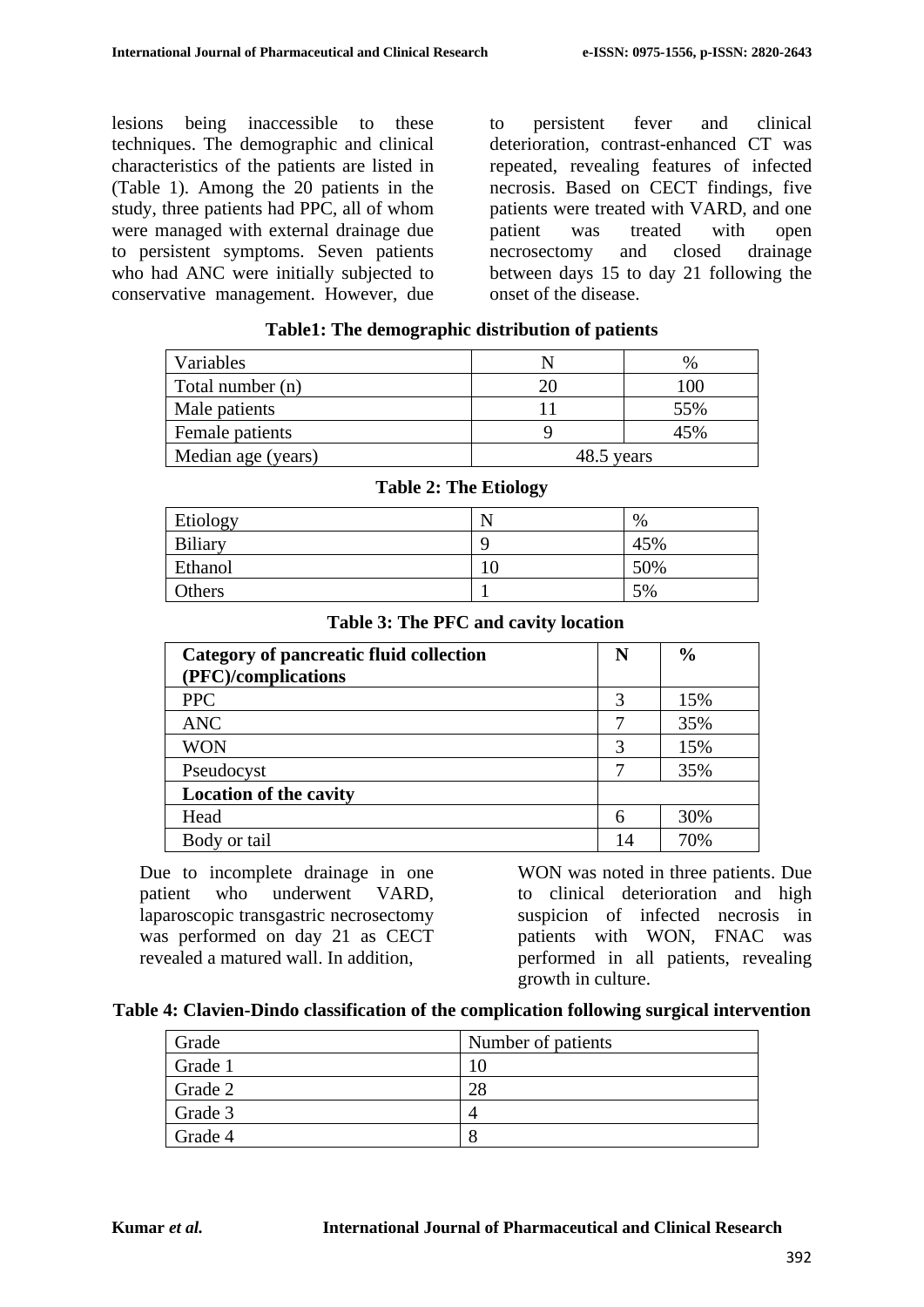All patients underwent laparoscopic or open cystogastrostomy. Among the eight patients with a pseudocyst, all patients had the size of the cyst more than 6 cm and were symptomatic. One patient underwent laparoscopic internal drainage, while seven others underwent open cystoenterostomy. There was no mortality in this series; three patients developed hospital-acquired pneumonia requiring external continuous positive airway pressure ventilation, and four patients developed surgical site infections. One patient who underwent open necrosectomy had to be re-explored on postoperative day 2 for bleeding. Blood transfusion was required in seven patients. The mean hospital stay was 15.4 days. The grade of complication noted following surgery in these patients is shown in table 4.

### **Discussion**

The primary goal of treatment for acute necrotic collection is to drain the content and remove all infected pancreatic tissues. [19] The available treatment options include open and laparoscopic transperitoneal drainage, image-guided retroperitoneal drainage, and endoscopic transgastric approaches. [20] The current recommendation for the treatment of acute necrotic collection is the "step-up" approach. The term "step-up" was coined by the Dutch PANTER trial and is used commonly across disciplines when referring to minimally invasive procedures that have the potential to be re-employed with escalation towards more invasive procedures for the drainage of infected pancreatic necrosis. [21] In 2010 the results of the trial demonstrated several benefits from the step-up approach over laparotomy. [21] In our series, the "stepup" approach was the primary modality of treatment in ANC.

Management strategy of walled-off necrosis has evolved over the years. Some WON resolve with time and can be conservatively managed if there are no symptoms or secondary complications like infection of the walled-off necrotic collection. [22] However, if the WON is infected, intervention is warranted in the form of endoscopic drainage or open necrosectomy. [20] In our series, all patients with WON underwent open transperitoneal necrosectomy due to the positions of WON being unamenable to endoscopic approaches. Several endoscopic drainage modalities exist for managing symptomatic pancreatic pseudocysts. [23] These include transpapillary pancreatic duct stenting, transmural drainage, or a combination of both. [24, 25] Transpapillary stent placement and endoscopic ultrasound (EUS)-guided transmural drainage (EUS-TM) for PPC drainage report a wide range of clinicalsuccess. [26,27,28] However, when these modalities are not suitable for the patient surgical management is an acceptable modality for managing pancreatic pseudocyst. [29]

There is no single surgical procedure that is appropriate for all pseudocysts. The most important factor dictating the mode of treatment is localexpertise. [30] Despite the various endoscopic and minimally invasive options, the most effective and reliable method of draining a pseudocyst is internal drainage by an open surgicalapproach. [31] For the management of pancreatic pseudocyst in our series, cystogastrostomy was the commonest internal drainage procedure performed, followed by Roux-en-Y cystojejunostomy. This technique consists of an anterior gastrostomy followed by a posterior gastrostomy centred on the cyst, which avoids dissection through inflamed tissues. [32, 33]

### **Conclusion**

Management of patients with local complications of pancreatitis is most effective at a specialized tertiary care centre with pancreatic surgeons who have expertise in managing these cases.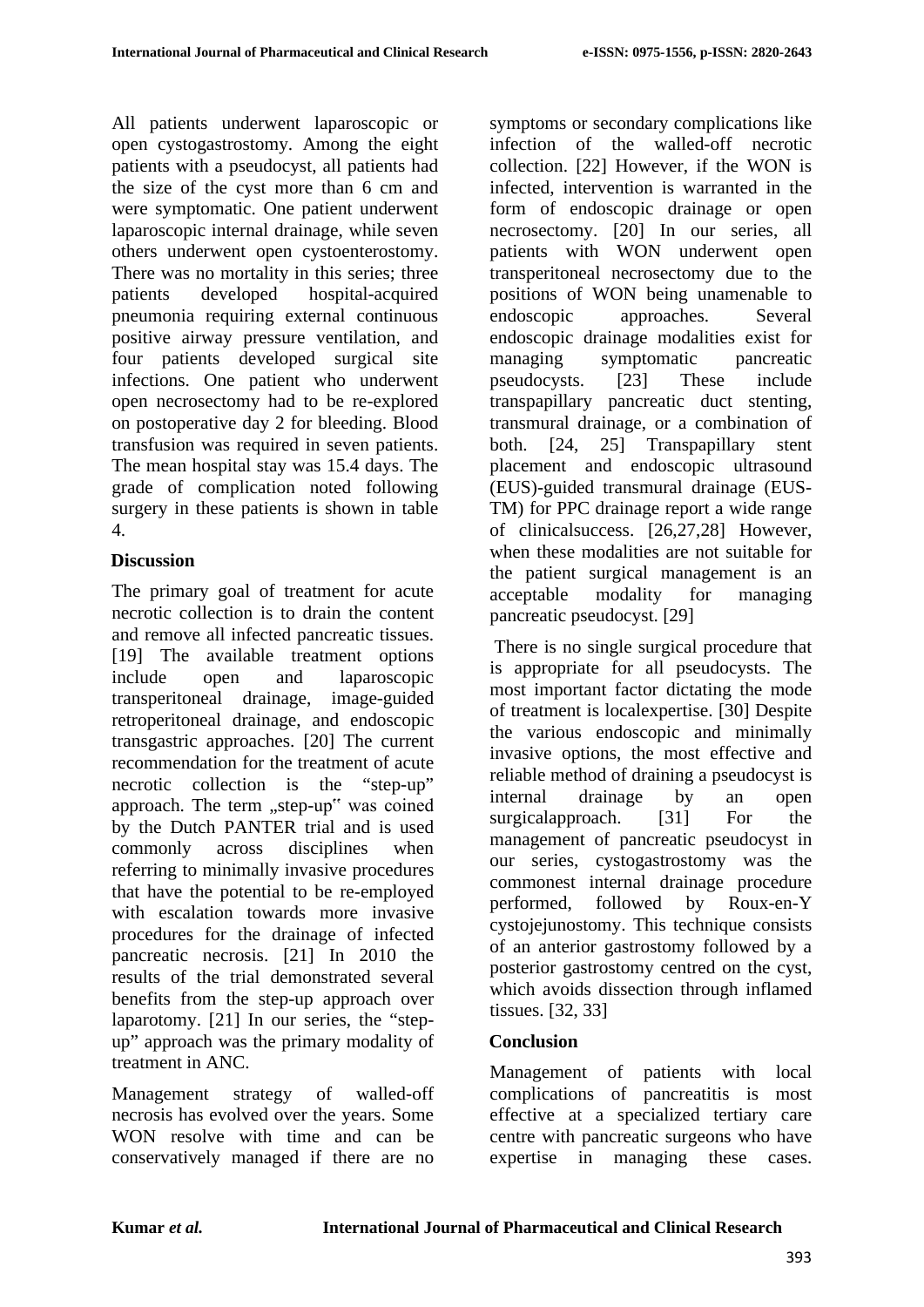Although various endoscopic techniques are now available to manage the pancreatic fluid collection and pancreatic necrosis, surgery remains an essential modality in managing the disease.

## **References**

- 1. Cruz-Santamaría DM, Taxonera C, Giner M. Update on pathogenesis and clinical management of acute pancreatitis. World J Gastrointest Pathophysiol 2012; 3: 60-70
- 2. Yadav D, Lowenfels AB. The epidemiology of pancreatitis and pancreatic cancer. Gastroenterology 2013; 144:1252-1261
- 3. Gooszen HG, Besselink MG, van Santvoort HC, Bollen TL. Surgical treatment of acute pancreatitis. Langenbecks Arch Surg 2013; 398: 799-806
- 4. Peery AF, Dellon ES, Lund J, Crockett SD, McGowan CE, Bulsiewicz WJ, Gangarosa LM, Thiny MT, Stizenberg K, Morgan DR, Ringel Y, Kim HP, Dibonaventura MD, Carroll CF, Allen JK, Cook SF, Sandler RS, Kappelman MD, Shaheen NJ. Burden of gastrointestinal disease in the United States: 2012 update. Gastroenterology 2012; 143: 1179-1187.e1-3
- 5. Shen HN, Lu CL, Li CY. Epidemiology of first-attack acute pancreatitis in Taiwan from 2000 through 2009: a nationwide population-based study. Pancreas 2012; 41: 696-702
- 6. Yadav D, O'Connell M, Papachristou GI. Natural history following the first attack of acute pancreatitis. Am J Gastroenterol 2012; 107: 1096-1103
- 7. Wu BU, Johannes RS, Sun X, Tabak Y, Conwell DL, Banks PA. The early prediction of mortality in acute pancreatitis: a large population-based study. Gut 2008; 57: 1698-1703
- 8. Beger HG, Rau BM. Severe acute pancreatitis: Clinical course and management. World J Gastroenterol 2007; 13: 5043-5051
- 9. Besselink MG, van Santvoort HC, Boermeester MA, Nieuwenhuijs VB, van Goor H, Dejong CH, Schaapherder AF, Gooszen HG. Timing and impact of infections in acute pancreatitis. Br J Surg 2009; 96: 267-273
- 10. Banks PA, Freeman ML. Practice guidelines in acute pancreatitis. Am J Gastroenterol 2006; 101: 2379-2400
- 11. Bradley EL. A clinically based classification system for acute pancreatitis. Summary of the International Symposium on Acute Pancreatitis, Atlanta, Ga, September 11 through 13, 1992. Arch Surg 1993; 128: 586-590
- 12. Working Party of the British Society of Gastroenterology; Association of Surgeons of Great Britain and Ireland; Pancreatic Society of Great Britain and Ireland; Association of Upper GI Surgeons of Great Britain and Ireland. UK guidelines for the management of acute pancreatitis. Gut 2005; 54 Suppl 3: iii1iii9.
- 13. Nieuwenhuijs VB, Besselink MG, van Minnen LP, Gooszen HG. Surgical management of acute necrotizing pancreatitis: a 13-year experience and a systematic review. Scand J Gastroenterol Suppl 2003; (239): 111- 116
- 14. Rau B, Bothe A, Beger HG. Surgical treatment of necrotizing pancreatitis by necrosectomy and closed lavage: changing patient characteristics and outcome in a 19-year, singlecenter series. Surgery 2005; 138: 28-39.
- 15. Reddy M, Jindal R, Gupta R, Yadav TD, Wig JD. Outcome after pancreatic necrosectomy: trends over 12 years at an Indian centre. ANZ J Surg 2006; 76: 704-709.
- 16. Babu RY, Gupta R, Kang M, Bhasin DK, Rana SS, Singh R. Predictors of surgery in patients with severe acute pancreatitis managed by the step-up approach. Ann Surg 2013; 257: 737- 750.